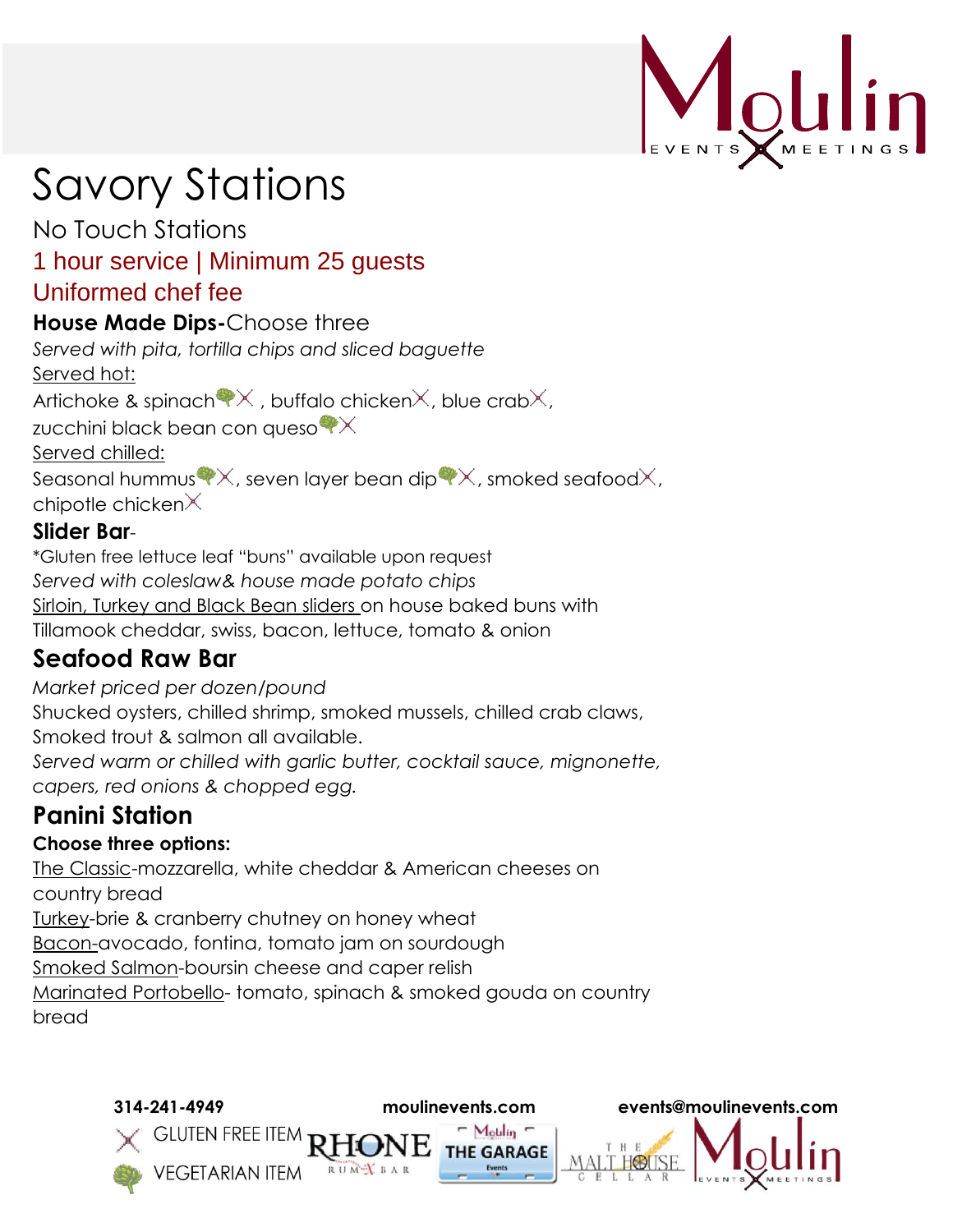

# Savory Stations (continued)

## **Mac n' Cheese Station –** choose three

*Served with toppings: bacon, shredded cheddar, grilled chicken, braised Short ribs, scallions, mushrooms and grilled chopped asparagus.* The Original- elbow macaroni & sharp cheddar Lobster- fusilli noodles, gruyere, panko & scallions Buffalo Chicken-elbow macaroni, buffalo chicken, cheddar & blue cheese Truffle- fusilli noodles and white cheddar

#### **Add chef's seasonal salad for additional costs**

# **Street Taco Bar**

*Served with street corn, rice, fried tortilla chips, soft flour & corn tortillas, cilantro sour cream, shredded cabbage & queso fresco.*

#### **Choose three:**

Pork Carnitas: roasted pork shoulder & belly, Caribbean papaya slaw and salsa roja Carne Asada: marinated flank steak, sliced radish, grilled onions and chimichurri

Roasted Sweet Potato: poblanos, apple-kale slaw & chili-orange sauce

Tequila Lime Shrimp: grilled & marinated shrimp with spicy mango & pineapple salsa

# **Carving Station**

*Served with house-made bread and sauces Choose ONE starch Chef will pair with one seasonal vegetable* Slow Roasted Prime Rib of Beef with horseradish cream sauce Dry-Rubbed Smoked Salmon with lemon caper aioli **UPGRADE:** Whole Roasted Beef Tenderloin garlic & herb crusted with creamy Dijon

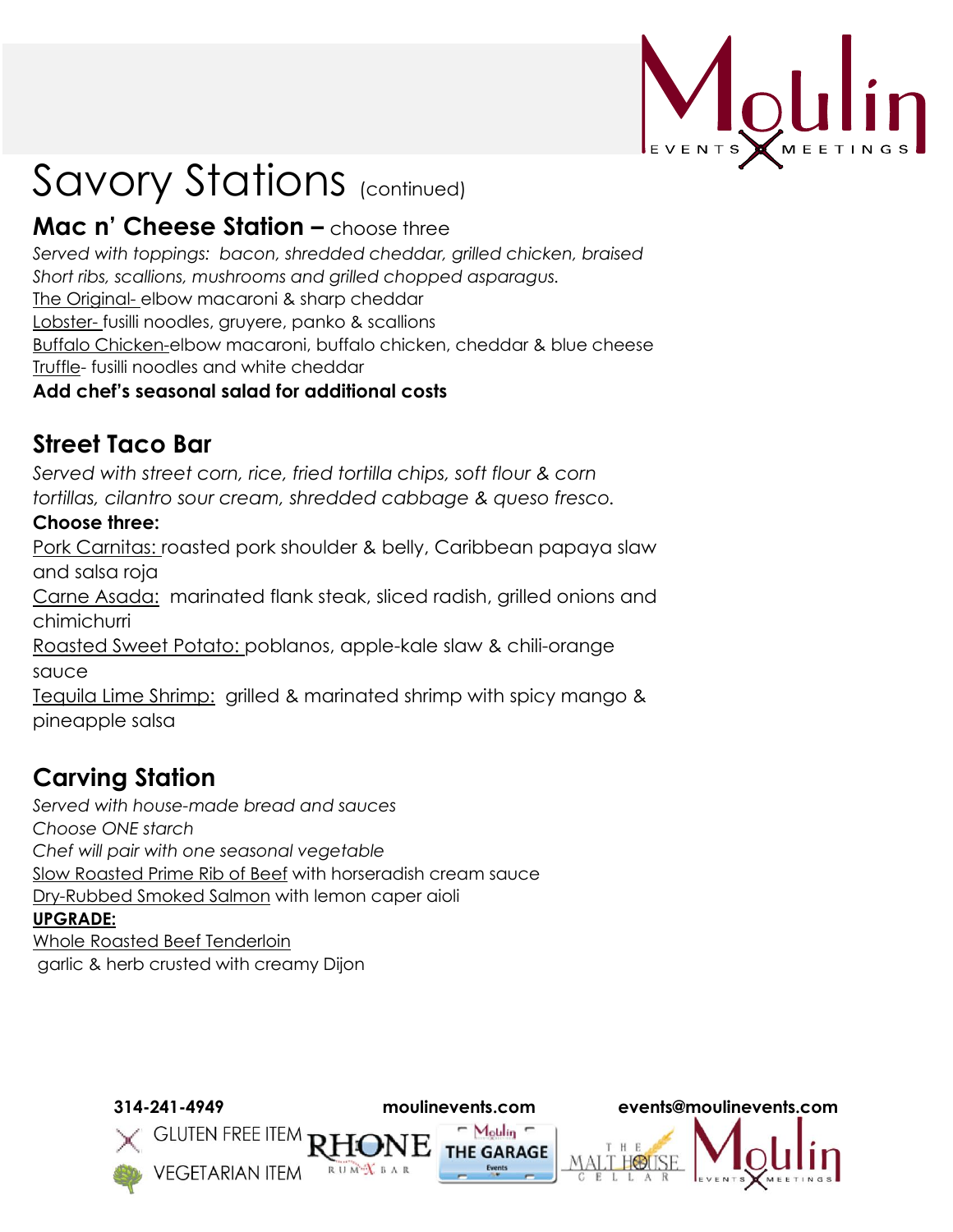

# Savory Stations (continued)

## **Barbeque Station –** choose two

*Served with cheddar-jalapeno cornbread Choose ONE starch Chef will pair one seasonal choice of vegetable* Beef Brisket- Texas style dry rub BBQ Pork Ribs- dry rub and smoked Pulled Pork- Kansas City Style Chicken- BBQ breast and thighs Suckling Pig-great for pig roasts!

## **Oven Baked Pasta Station**- choose two

Served with chef's seasonal salad and garlic bread Stuffed Cannelloni: chicken, spinach, artichoke, ricotta with a tomatovodka cream sauce Three Meat Lasagna: ground beef, chorizo, veal, ricotta, mozzarella with a tomato basil sauce Pasta **Alfredo:** romano, parmesan, garlic & cream Vegetable Lasagna: zucchini, spinach, squash, wild mushrooms, ricotta, mozzarella and parmesan *Add an additional pasta for additional cost*

# **Side Station Add-ons:**

Salad: chef's seasonal salad Soup: chef's seasonal soup Starch**:** pick one Red Potato Salad  $\times$  Mac n' Cheese  $\bullet$  Herbed quinoa  $\times \bullet$ Roasted garlic new potatoes  $\times$  Rice Pilaf  $\times$ Browned butter whipped potatoes  $\times$ Aged Tillamook cheddar gratin potatoes  $\times$ Vegetables**:** chef's season vegetable side PUB GRUB: Beef Toasted St. Louis Style Ravioli with marinara Pretzel bites- beer cheese fondue & mustard Hot Freshly popped butter popcorn **314-241-4949 moulinevents.com events@moulinevents.com**  $\sim$  Moulin  $\sim$ **GLUTEN FREE ITEM THE GARAGE VEGETARIAN ITEM**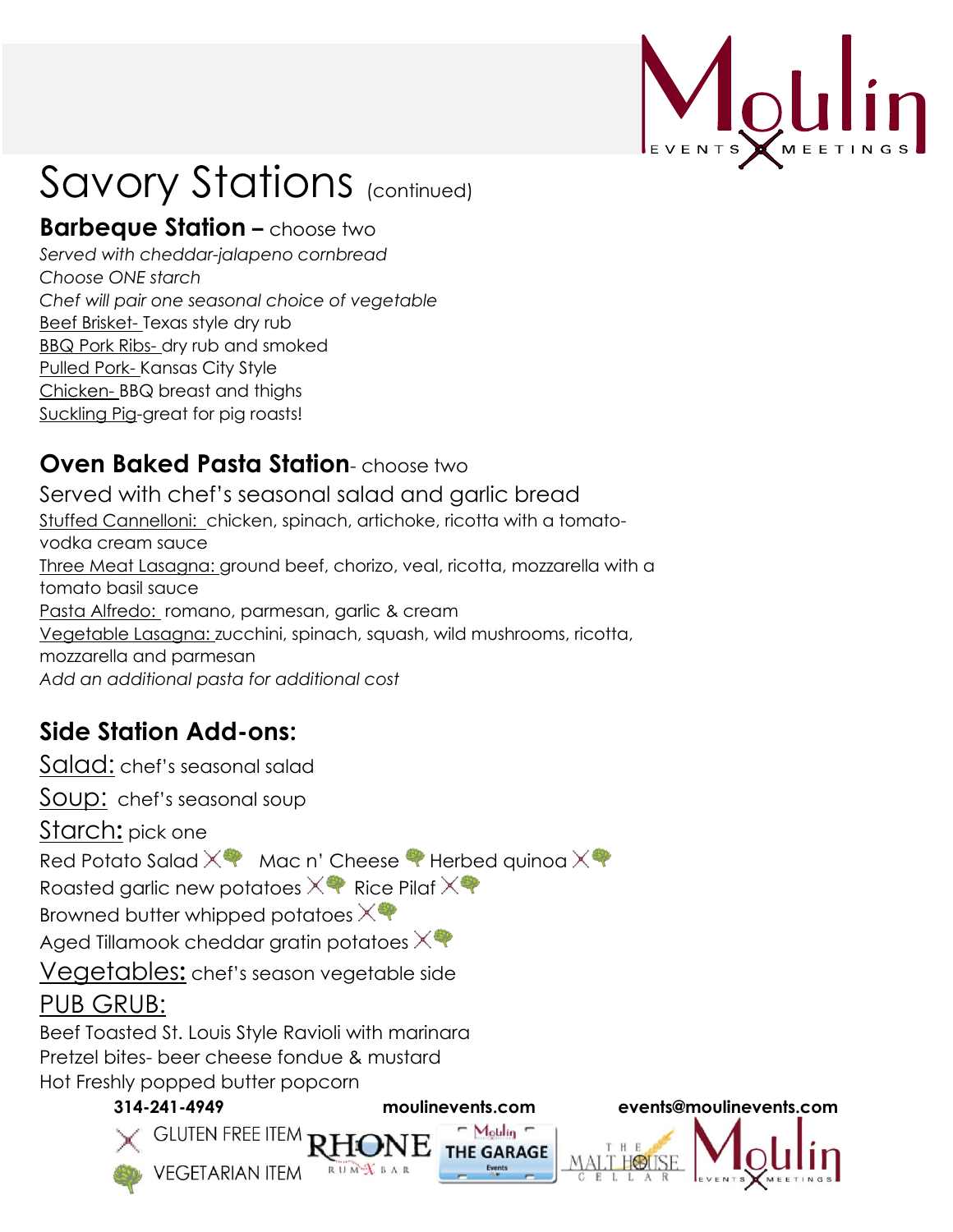

# Sweet Stations

#### 1 hour service | Minimum 25 guests Uniformed chef fee

*If host wishes to bring in an outside professional made dessert, a handling/cutting fee will apply* 

### **Dessert Crepes-** choose three

Nutella with a dark chocolate drizzle Brandy peach with cream cheese Maple cream cheese with glazed banana Strawberry and pistachio

### **Cheesecake Petit fours** -choose three

New York (the original) Hershey's chocolate truffle Key lime & coconut Chicago Bailey's Irish cream Moulin white chocolate and raspberry New Orleans praline

## **S'mores Station-**

*Make your own s'more over a mini campfire* Marshmallows, graham crackers, caramel & Nutella Chocolate Barks: dark chocolate, sea salt and peanut butter

# **We All Scream for Ice Cream! -**

House made chocolate, vanilla and season ice cream Toppings: cones, seasonal berries, sliced bananas, toasted coconut, chocolate chips, crushed Oreos, M&M's, crushed Butterfinger, sprinkles, caramel and fudge sauce

#### **Add root beer and cream soda for additional \$2.95 per guest**

 $\sim$  Motilin  $\sim$ 

**THE GARAGE** 

## **Mini Mousse Sampler Station-**

**VEGETARIAN ITEM** 

*Ideal for groups of all tastes!*  -banana cream, key lime, tropical island, cherry chocolate, vanilla, coffee and lemon

#### **314-241-4949 moulinevents.com events@moulinevents.com**